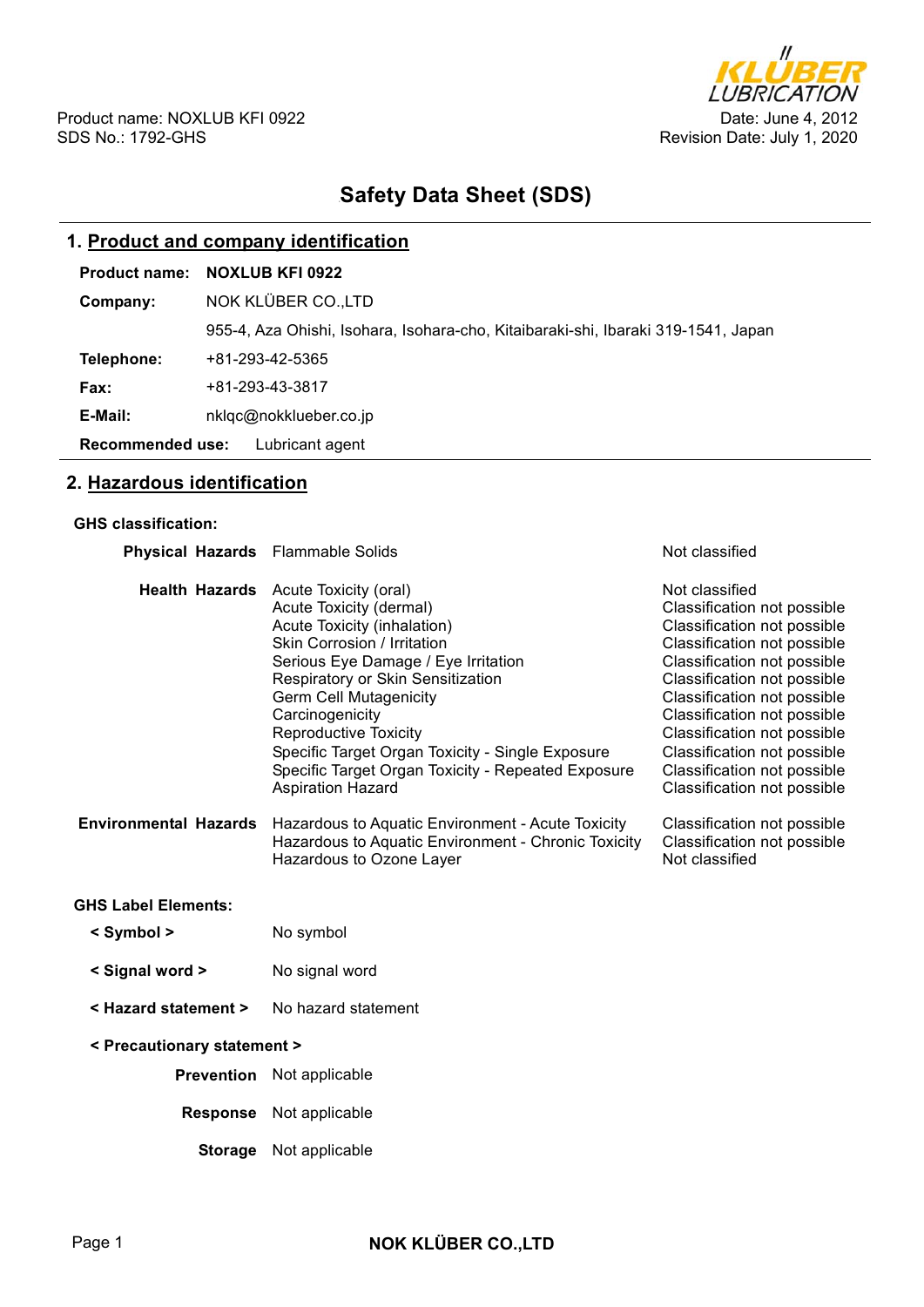

Product name: NOXLUB KFI 0922 SDS No.: 1792-GHS

# **Disposal** Not applicable

**Other information:**  $>280^{\circ}$ C traces of fluorinated products

Some materials (e.g. titanium, aluminum or alloys of these materials) may cause lower decomposition temperatures.

Prolonged skin contact may cause skin irritation and/or dermatitis.

# **3. Composition/information on ingredients**

#### **Chemical names and synonyms:** Fluorinated lubricating grease

| <b>CAS No.</b> | <b>Components</b>       | Value          |
|----------------|-------------------------|----------------|
| Trade secrets  | Perfluoropolyether      | $\blacksquare$ |
| 9002-84-0      | Polytetrafluoroethylene | $\blacksquare$ |
|                |                         |                |
|                |                         |                |
|                |                         |                |

# **4. First aid measures**

## **After inhalation**

Remove victim to fresh air. If symptoms persist, call a physician.

## **After contact with skin**

Wash off with mild cleaners and plenty of water. If symptoms persist, call a physician.

## **After contact with eyes**

Rinse with plenty of water. If symptoms persist, call a physician.

#### **After ingestion**

If large amounts are swallowed, do not induce vomiting. Obtain medical attention.

## **5. Fire-fighting measures**

#### **Suitable extinguishing media**

The product itself does not burn. Use extinguishing measures that are appropriate to local circumstances and the surrounding environment.

#### **Special hazards**

In case of fire the following can be released: traces of fluorinated products

## **Special protective equipment for firefighters**

Standard procedure for chemical fires.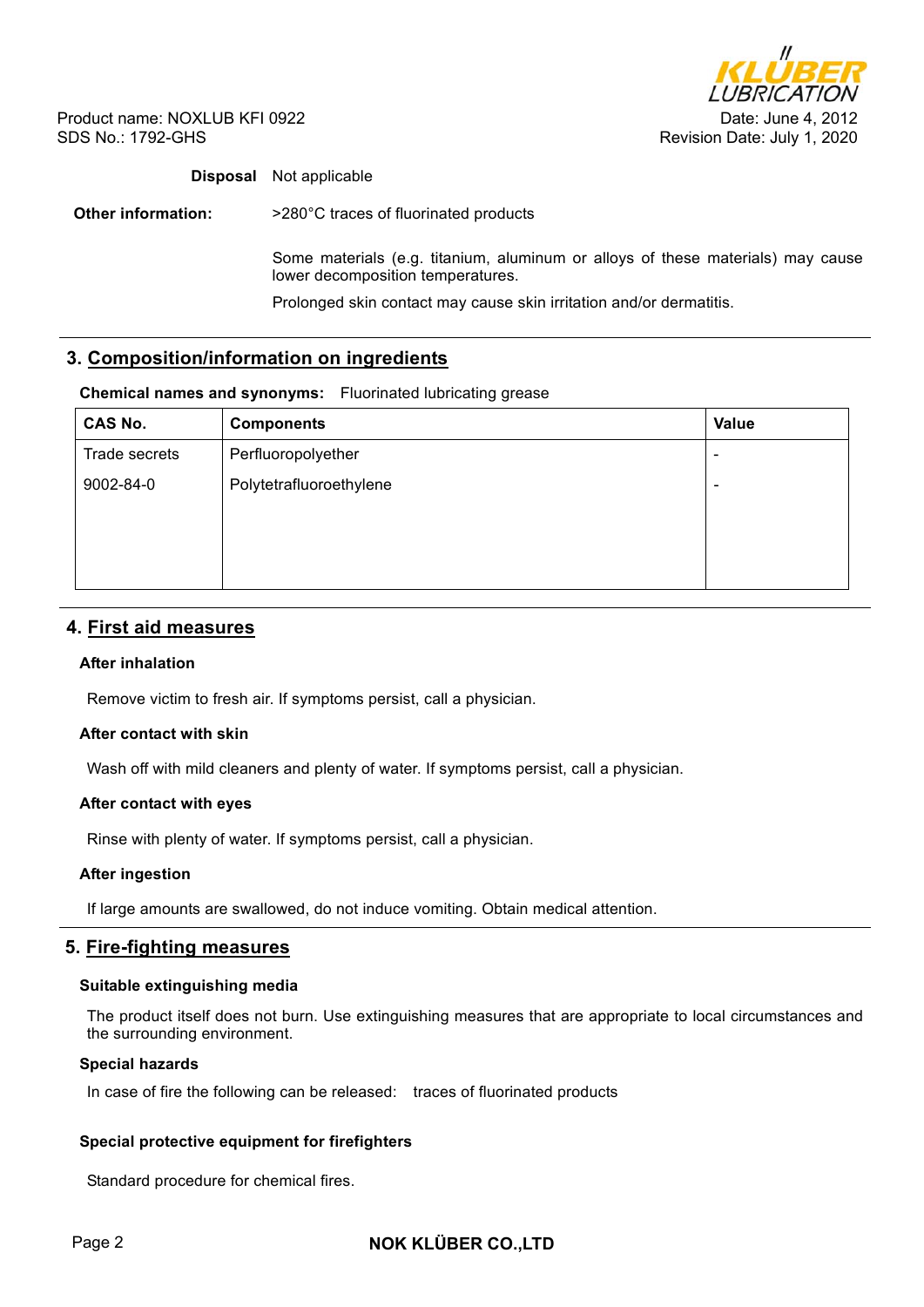

Product name: NOXLUB KFI 0922 SDS No.: 1792-GHS

## **Additional information**

Water mist may be used to cool closed containers. In the event of the fire and/or explosion do not breathe fumes.

# **6. Accidental release measures**

#### **Personal precautions**

Not required

#### **Environmental precautions**

Do not flush into surface water or sanitary sewer system.

#### **Methods for cleaning up/taking up**

Use mechanical handling equipment. Dispose of absorbed material in accordance with the regulations.

# **7. Handling and storage**

#### **Handling**

#### **Advice on safe handling**

No special handling advice required.

## **Advice on protection against fire and explosion**

No special precautions required.

#### **Storage**

#### **Requirements on storage conditions**

Store at room temperature in the original container.

### **Incompatible materials**

Do not store together with food.

# **8. Exposure controls/personal protection**

#### **Additional advice on system design**

not applicable

#### **Ingredients and specific control parameters**

None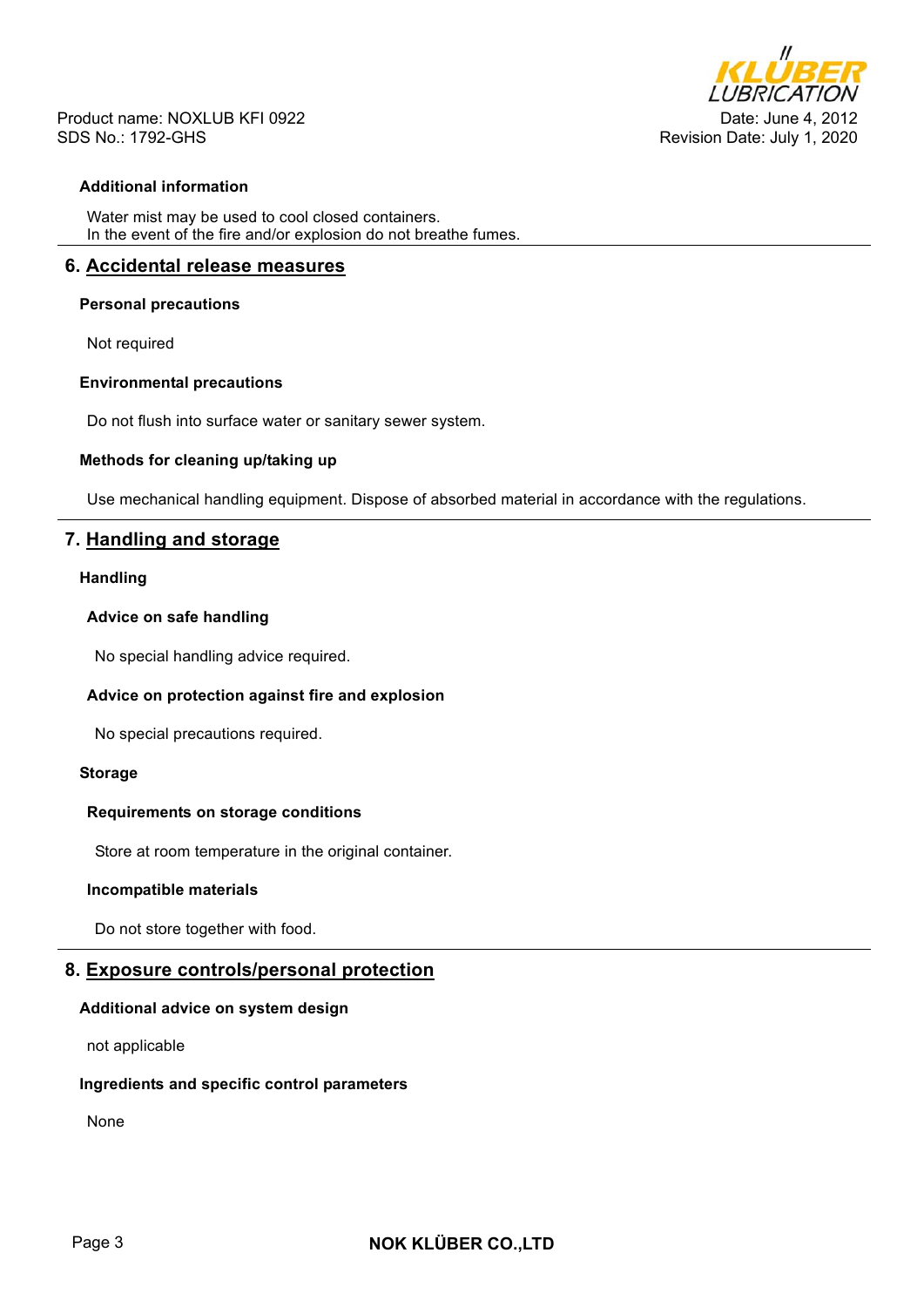



#### **Personal protective equipment**

#### **Respiratory protection**

No special protective equipment required.

#### **Hand protection**

Wear chemical-resistant gloves.

#### **Eye protection**

Wear safety glasses. Do not wear contact lenses when working with chemicals.

#### **Body protection**

Wear clean, body-covering clothing to minimize dermal exposure.

## **General protection and hygiene measures**

Avoid prolonged and/or repeated contact with skin. Remove soiled or soaked clothing immediately. Clean skin thoroughly after work; apply skin cream. Keep away from tobacco products.

# **9. Physical and chemical properties**

| Form:                         | paste          |                                                  |
|-------------------------------|----------------|--------------------------------------------------|
| Color:                        | white          |                                                  |
| Odor:                         | none           |                                                  |
| <b>Density:</b>               |                | approx. $1.9$ g/cm <sup>3</sup> ,20 $^{\circ}$ C |
| pH:                           | not available  |                                                  |
| <b>Change in condition:</b>   | not available  |                                                  |
| <b>Boiling point:</b>         | not available  |                                                  |
| Flash point:                  | no data        | °C                                               |
| Ignition temperature:         | not applicable | $^{\circ}C$                                      |
| Lower explosion limit:        | not applicable |                                                  |
| <b>Upper explosion limit:</b> | not applicable |                                                  |
| Vapor pressure:               | not applicable |                                                  |
| Vapor density:                | not available  |                                                  |
| <b>Water solubility:</b>      | insoluble      |                                                  |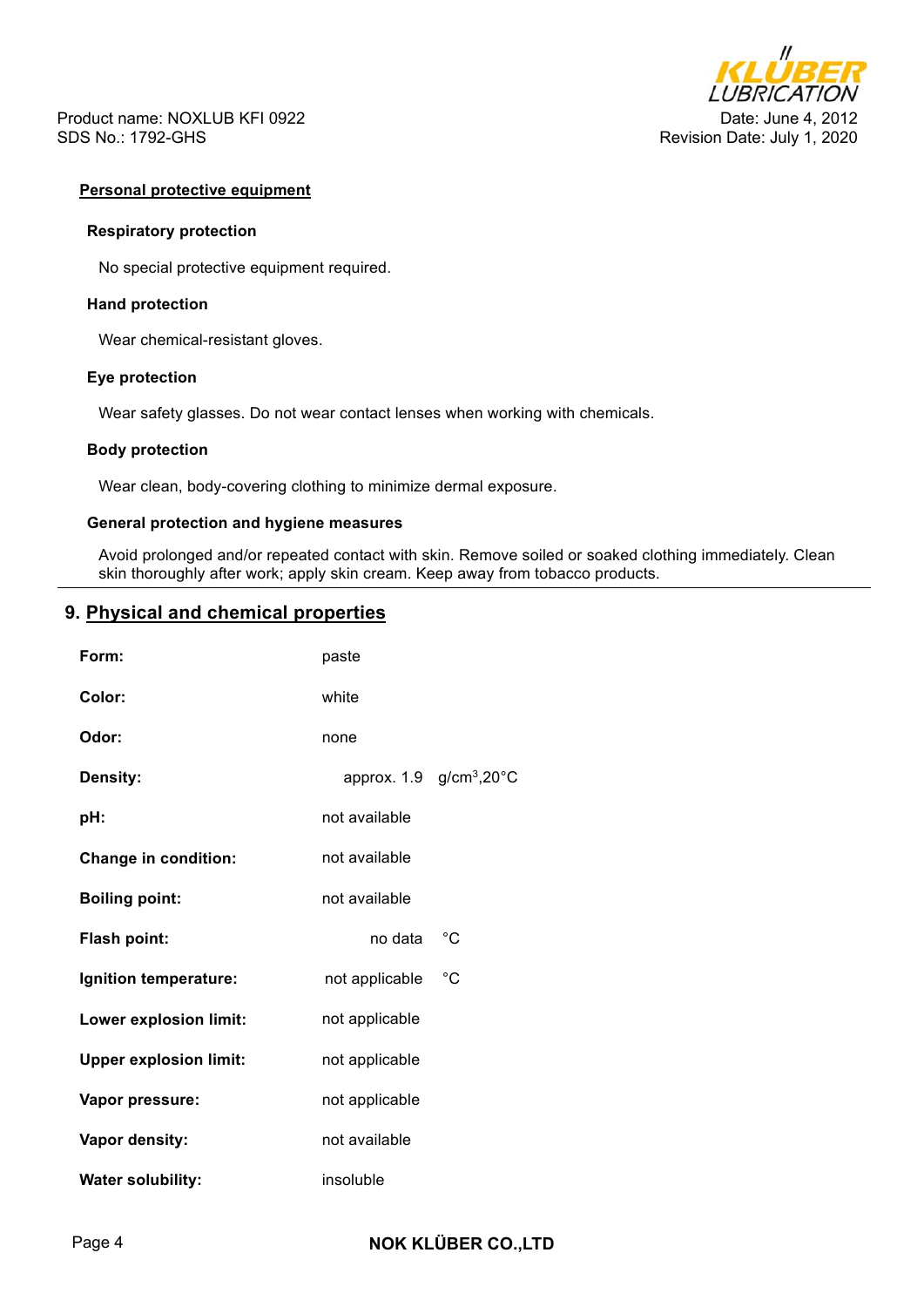Product name: NOXLUB KFI 0922 SDS No.: 1792-GHS



**Partition coefficient (n-octanol/water):** not available **Decomposition temperature:** not available

# **10. Stability and reactivity**

# **Stability**

Stable

**Conditions to avoid** 

None

#### **Materials to avoid**

Strong bases, alkali metals, alkaline earth metals, Lewis acids

## **Hazardous decomposition products**

>280°C traces of fluorinated products

#### **Additional information**

None

# **11. Toxicological information**

The toxicological data has been taken from products of similar composition.

| <b>Acute toxicity:</b>                 | No information                                                      |  |  |  |  |
|----------------------------------------|---------------------------------------------------------------------|--|--|--|--|
| <b>Skin Corrosion / Irritation:</b>    | Prolonged skin contact may cause skin irritation and/or dermatitis. |  |  |  |  |
| Eye Damage / Irritation:               | No information                                                      |  |  |  |  |
| Sensitization:                         | No information                                                      |  |  |  |  |
| <b>Germ Cell Mutagenicity:</b>         | No information                                                      |  |  |  |  |
| Carcinogenicity:                       | No information                                                      |  |  |  |  |
| <b>Reproductive Toxicity:</b>          | No information                                                      |  |  |  |  |
| <b>Specific Target Organ Toxicity:</b> |                                                                     |  |  |  |  |
| <b>Single Exposure</b> No information  |                                                                     |  |  |  |  |
| <b>Repeated Exposure</b>               | No information                                                      |  |  |  |  |
| <b>Aspiration Hazard:</b>              | No information                                                      |  |  |  |  |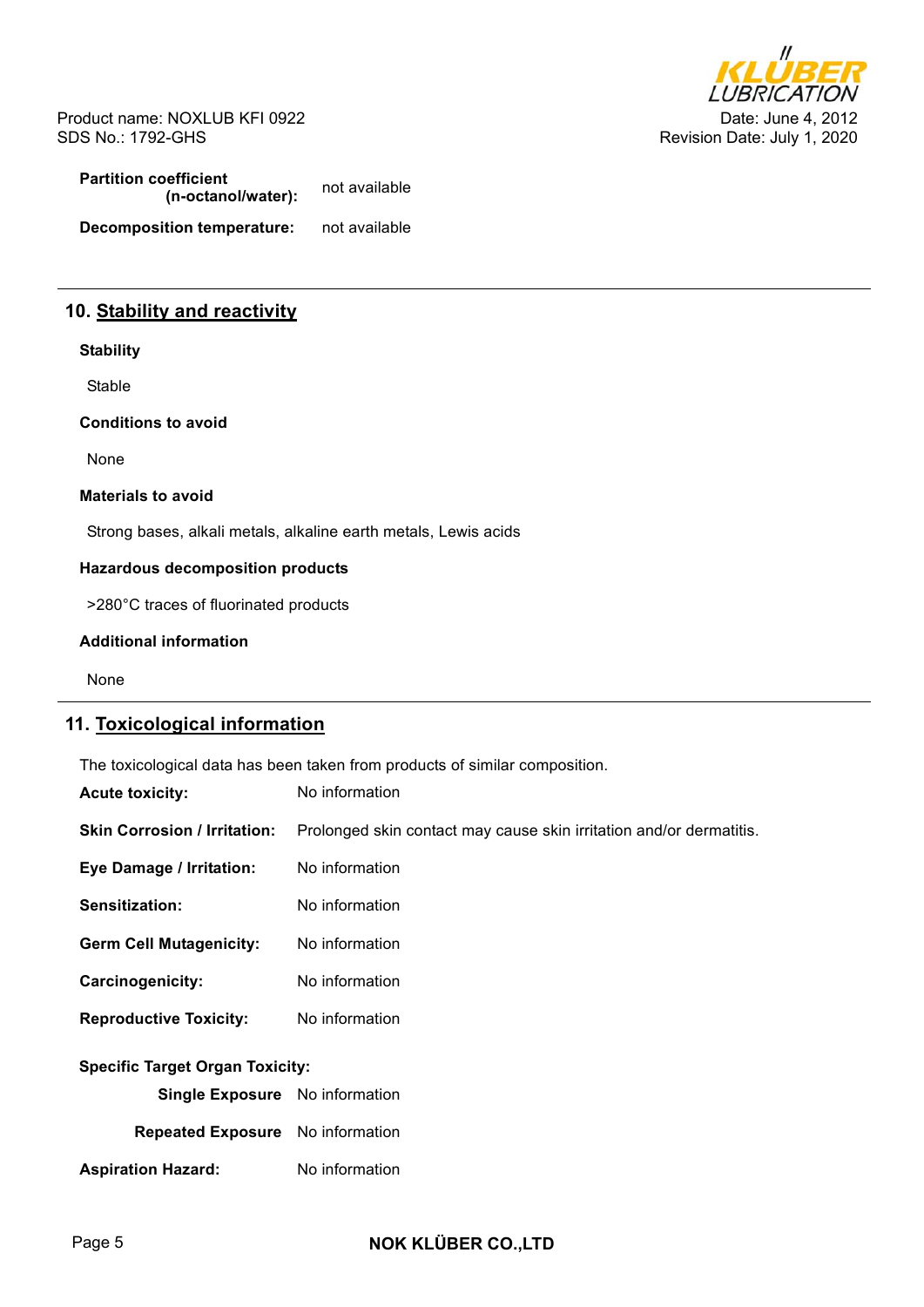

# **12. Ecological information**

#### **Information on elimination (persistence and degradability)**

Product is insoluble in water. May be separated out mechanically in purification plants.

### **Behavior in environmental compartments**

Ecological injuries are not known or expected under normal use.

# **Ecotoxic effects**

Aquatic toxicity is unlikely due to low solubility.

#### **Additional information**

Should not be released into the environment.

# **13. Disposal considerations**

This product can be incinerated when in compliance with local, state and federal regulations. This product contains halogen.

Offer rinsed packaging material to local recycling facilities.

# **14. Transport information**

#### **UN number:**

| not applicable<br><b>IATA</b> |  |
|-------------------------------|--|
|-------------------------------|--|

**IMDG** not applicable

#### **UN shipping name:**

- **IATA** not applicable
- **IMDG** not applicable

#### **UN class:**

- **IATA** not applicable
- **IMDG** not applicable

# **Packing group:**

- **IATA** not applicable
- **IMDG** not applicable
- **ERG No:** not applicable